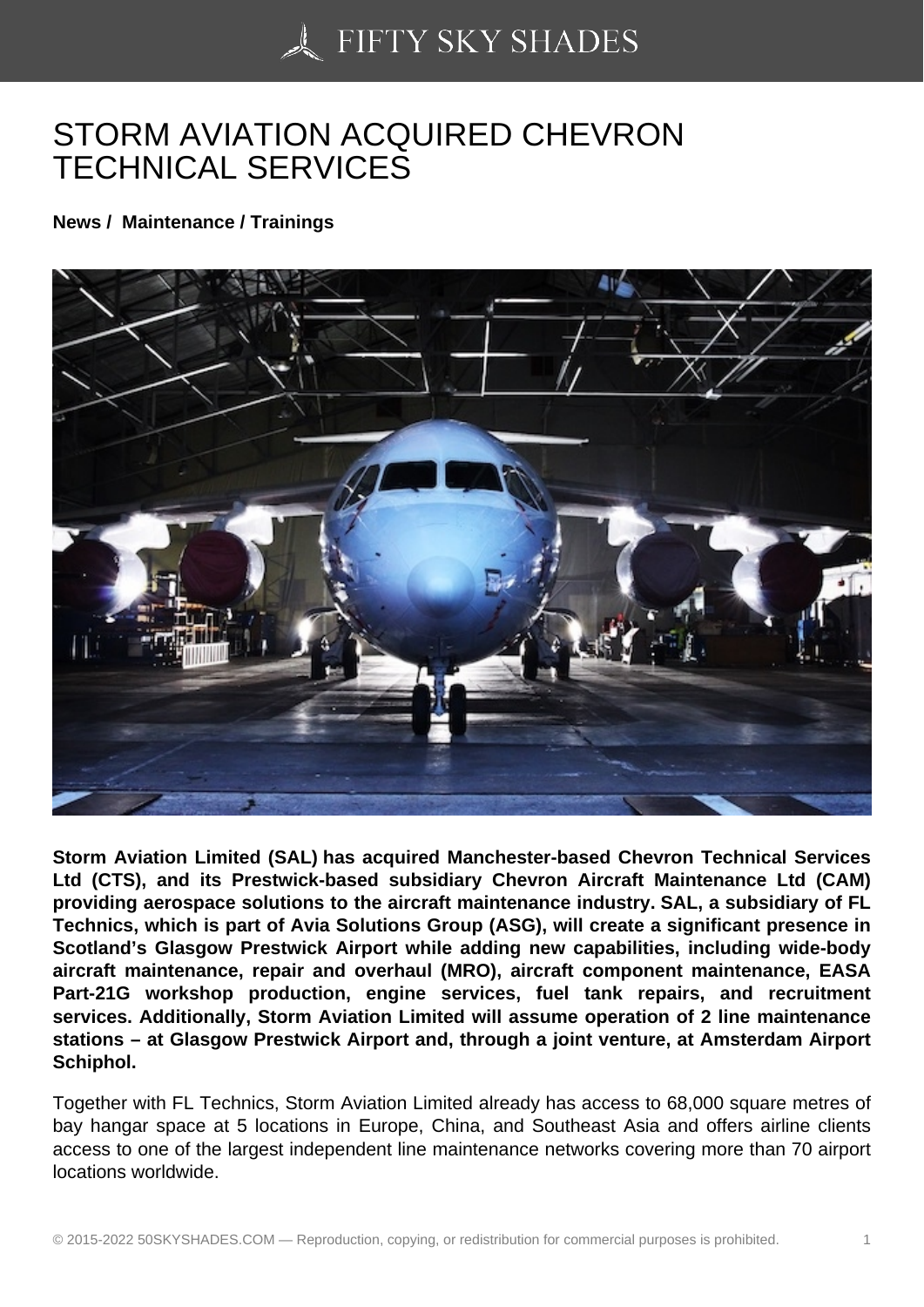The acquisition of Chevron Technical Services' Glasgow Prestwick Airport-based facility will add a 6th location with 6,000 square metres of hangar space and three aircraft bays with the capacity to house wide-bodied aircraft up to Boeing 747. CTS's aircraft component maintenance and production workshops along with aviation recruitment services are based in Manchester and will be offered as new services to SAL's existing clients.



Storm Aviation Limited, which is headquartered at Diamond Hangar in London Stansted Airport, boasts a 25-year history marked by a track record of successful projects delivered to tier-one customers, including Lufthansa, Emirates, Swiss International Airlines, Rolls Royce, and EasyJet. The onboarding of Chevron Technical Services will enrich SAL's profile with over four decades of valuable experience as a major provider in the UK aerospace manufacturing and MRO sectors, offering approved EASA Part-145 maintenance and other high-quality aviation services. Glasgow Prestwick Airport has the potential to become a core hub for training as well as aircraft line and base maintenance for FL Technics Group clients worldwide.

Neil Morris, a representative of Chevron Technical Services' founder family and Company CEO said: "After over 40 years of commitment to our customers it is our pleasure to see Chevron Technical Services joining forces with Storm Aviation Limited and the ever-expanding aviation family of Avia Solutions Group companies. By becoming an integral part of SAL, we hope to further strengthen our globally established reputation for the quality of service and customer care."